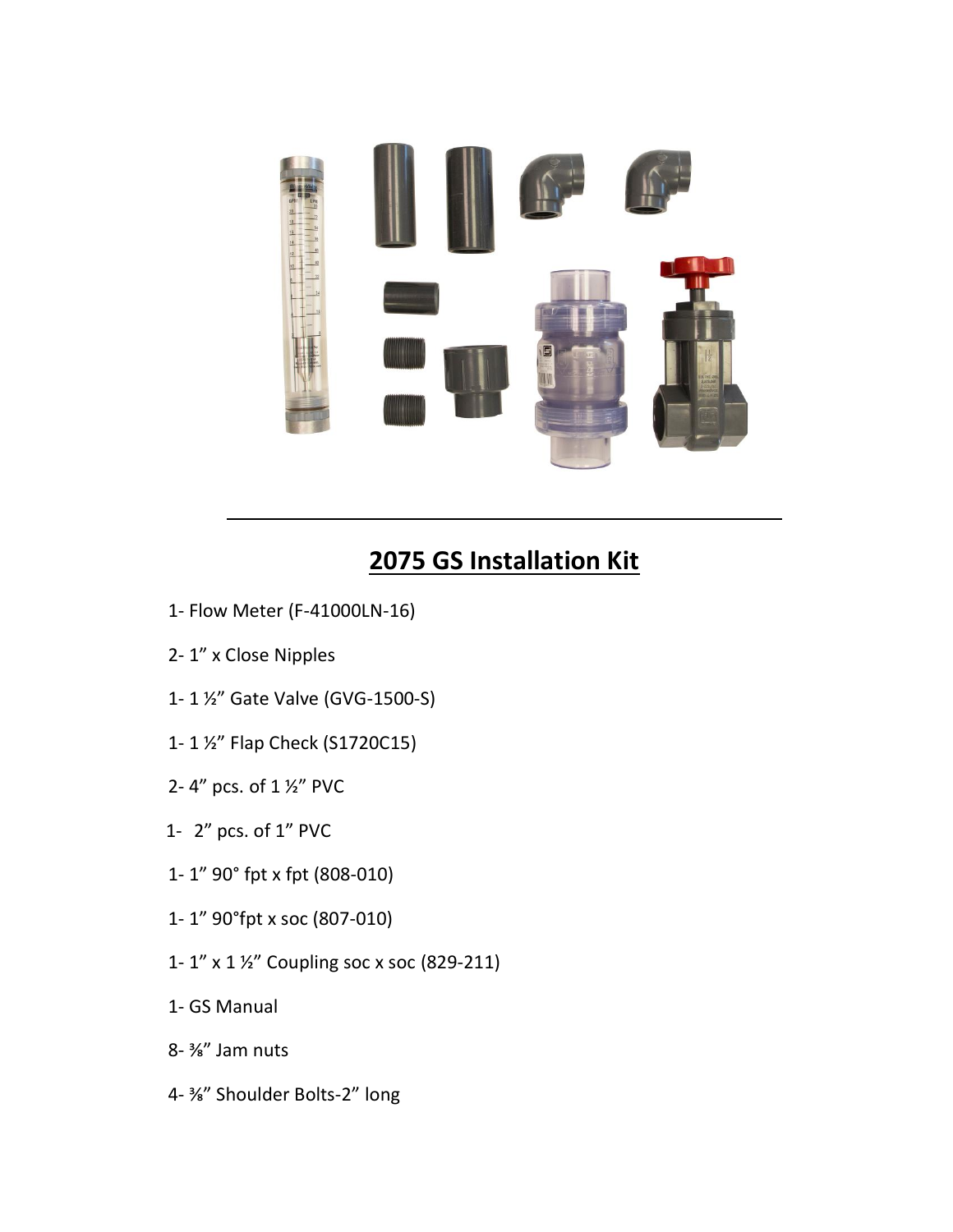## **Installation and Start-Up Instructions**

A. Uncrate, remove from pallet, and check for damage that may have occurred during shipping. If damage occurred during shipment, file a claim with the shipping company.

B. Place the chlorination system in a location near the place of application.

C. Level the system with the supplied leveling bolts. This is important for proper chlorine delivery.

D. Install a pressure regulator on the inlet supply line IF inlet line pressure is greater than 60 psi. Tank flooding will result if pressure exceeds 70 psi.

E. If supply pressure DOES NOT bleed down below 70 psi when water system is shut down, a solenoid valve will need to be installed on the inlet line to prevent chlorination system flooding. The solenoid valve must be interlocked with your water system pump. Solenoid valve is not supplied with the GS system.

F. For Models 2075 GS and 2150 GS, connect the inlet flow meter assembly to the solution tank (the parts were shipped loose to prevent breakage in shipping). Models 2300 GS and 2600 GS have the flow meter factory installed.

G. Connect the inlet water supply with 1-1/2" PVC pipe or hose. Include an isolation valve at the main header line. If source water contains debris, include a filter in the line.

H. Connect the chlorine control and check valve assembly to the bottom of the solution tank. Close the chlorine control valve completely. (The parts were shipped loose to prevent breakage in shipment.)

I. Connect the discharge piping from the chlorine control valve to the chlorine application point with PVC pipe or hose. Include an isolation valve at the main header line.

Model 2075 GS and 2150 GS use 1-1/2". Model 2300 GS uses 2". Model 2600 GS uses 3".

J. Once the water input and output connections are in place, open isolation valves and check for leaks. Water will begin to flow into the chlorinator and fill the solution tank.